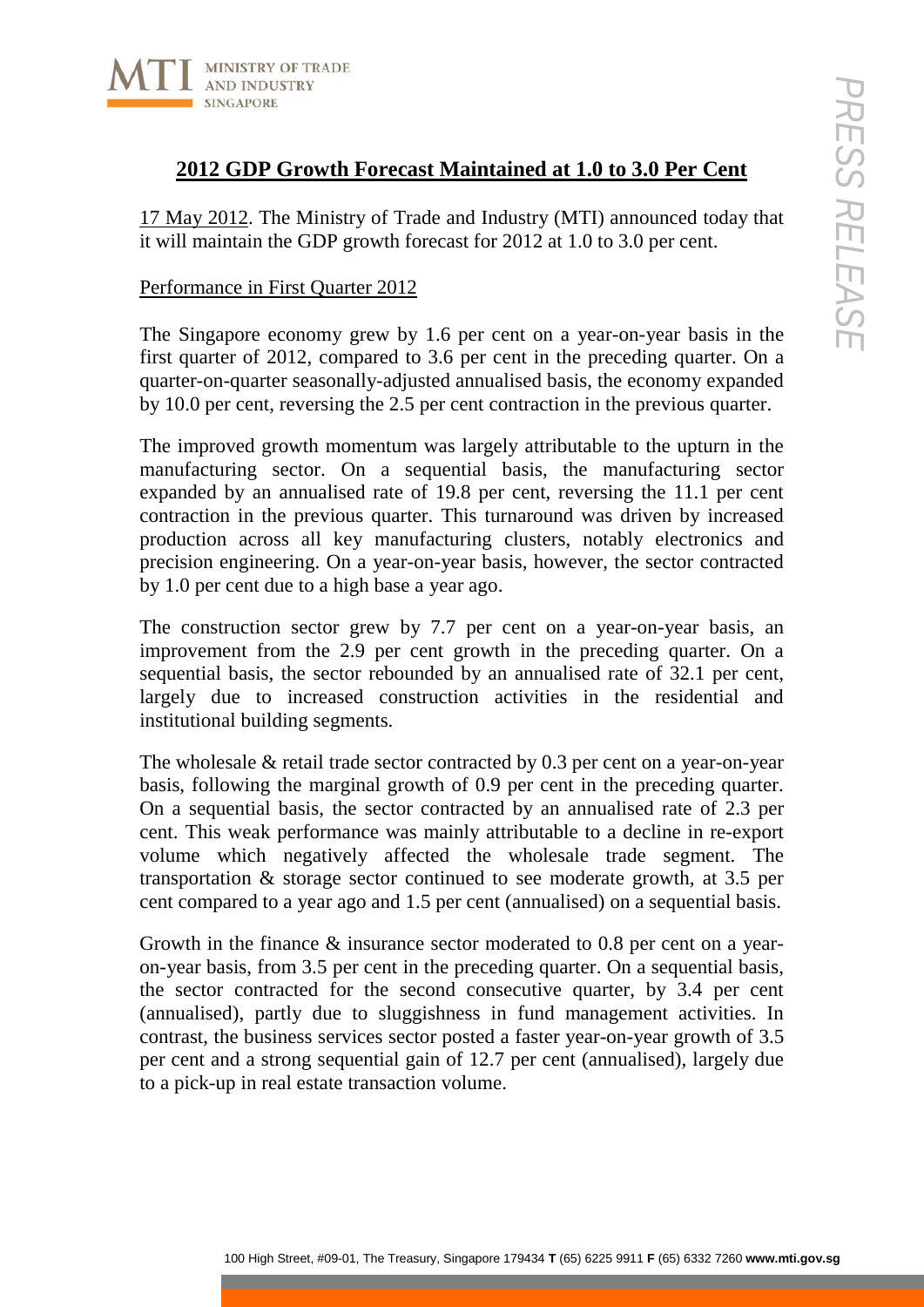

Supported by healthy visitor arrivals, tourism-related sectors continued to expand. The accommodation & food services and other services industries (which include arts, entertainment and recreation activities) grew by 4.0 and 5.1 per cent respectively, compared to a year ago. On a sequential basis, these sectors expanded strongly by an annualised rate of 11.9 per cent and 15.0 per cent respectively.

### Economic Outlook for 2012

The global economy started the year on a firmer footing compared to the second half of 2011, with gains in manufacturing activities supported by increased consumer demand in major economies such as the US and China. Alongside the improvement in macroeconomic conditions, Singapore's growth momentum has picked up, anchored by a strong upturn in the manufacturing sector.

100 Hotels, tourism related sectors continued  $\sqrt{2}$ <br>
by healthy visitor arrivatis, tourism related sectors continued on<br>
the necercular extrement and recreation activities) grew by 40 and<br>
transpectely, compared on a ye Nevertheless, the recovery in the global economy remains fragile and vulnerable to downside risks. The US labour market remains sluggish with unemployment rate still at a high level. The Eurozone economies will remain weak, as ongoing fiscal austerity and bank deleveraging continue to dampen domestic demand in the region. In Asia, notwithstanding the support from rising domestic demand, growth will be curtailed by lacklustre export performances amidst the external headwinds.

In addition, there is increased uncertainty surrounding the Eurozone's political climate and fiscal outlook. A disorderly sovereign debt default in the Eurozone cannot be ruled out at this stage. If it materialises, there will be considerable downsides for the global economy and Singapore's externally oriented industries.

In view of these factors, MTI is maintaining the economic growth forecast for 2012 at **1.0 to 3.0 per cent**.

MINISTRY OF TRADE AND INDUSTRY 17 May 2012